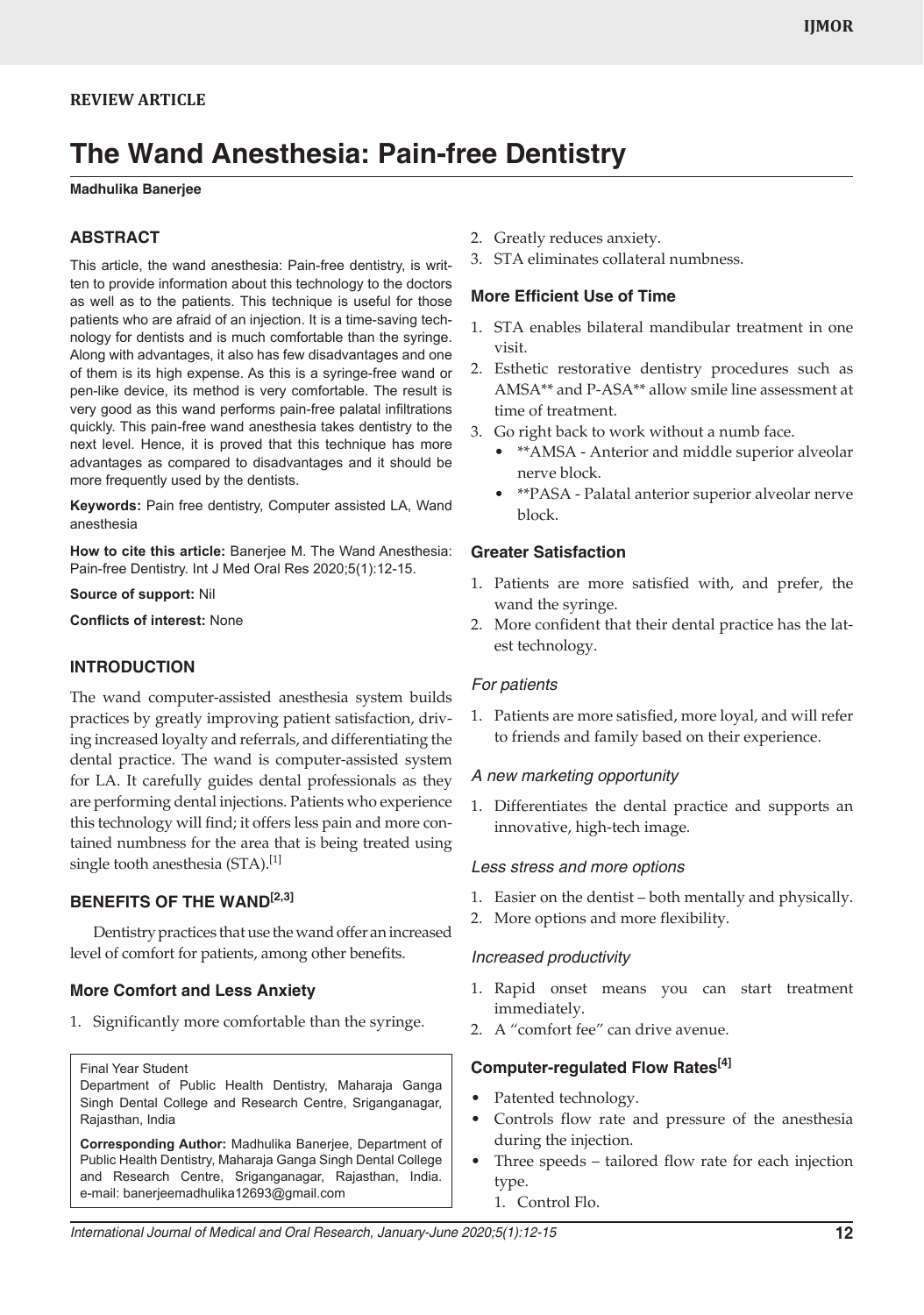- 2. Rapid Flo.
- 3. Turbo Flo.

# **Dynamic Pressure Sensing[5]**

- Patented technology.
- Enables successful, virtually painless STA with no collateral numbness.
- Monitors exit pressure to ensure optimal needle position is maintained.
- Visual and audible feedback allows accurate identification of the PDL intraligamentary tissue.

# **The Wand Handpiece[6]**

- Enables unparallel tactile control.
	- 1. Unique pen grasp.
	- 2. Feather-like weight.
- • Enables birotational insertion technique, eliminating needle deflection.
	- 1. Increases visibility and comfort for the provider, reduces anxiety in patients.
	- 2. Can shorten to improve access and control.
- • Wand has three components: Base unit, foot pedal, and disposable handpiece assembly.
- Base unit consists of a microprocessor and connects to the foot pedal and handpiece assembly that accepts the LA cartridge.
- LA solution from the cartridge passes through the Microbore Tubing in the handpiece assembly and needle into the target tissue.
- The slow rate is  $0.5$  ml/min, and
- Fast rate is 1.8 ml/min.

# **Multicartridge Mode**

- Can use multiple cartridges with a single puncture
- Great for inferior alveolar block.

# **Autoaspirate**

- Accurate aspiration at the exact location of the needle.
- No retracting motion, like the syringe.

# **Training Mode[7]**

• Audible feedback to assist the learning clinician

# *Here's how it works*

Your anesthesia will be delivered through a syringe-free wand or pen-like device that is connected to a computer. Before the tiny needle attached to the wand is inserted, the computer delivers a small amount of anesthetic so that the insertion site starts going numb before the needle enters the skin.

Once the needle is in place, the computer delivers an accurate, consistent amount of anesthesia so that you remain comfortable – typically below the threshold of pain. The computer's microprocessor automatically adjusts the injection pressure for different tissue densities, maintaining a constant, comfortable flow of anesthesia. This is important because the culprit with most injection anxiety is discomfort from anesthetic being injected too quickly, not from the needle entering the skin.

# *Inferior alveolar (Blocks)*

- 1. The wand is held like a pen which allows for a birotational technique during insertion, reducing needle deflection and thus the number of missed blocks.
- 2. Can provide multicartridge anesthesia with a single injection.

# *Supraperiosteal (Infiltrations)*

1. Controlled flow rate ensures the fluid pressure of the injection is below the patient's pain threshold.

| <b>Author</b>                                         | Sample size | Age group        | Site of injection                   | Finding concerning usefulness of wand                            |
|-------------------------------------------------------|-------------|------------------|-------------------------------------|------------------------------------------------------------------|
| Gibson et al., 2000                                   | 62          | $5-13$ years     |                                     | Significant less disruptive behavior                             |
| Allen <i>et al.</i> , 2002                            | 40          | 2-5 years        |                                     | Significant reduction                                            |
| Primosch and Brooks, 2002                             |             |                  | Palatal injection                   | Significant reduction                                            |
| Ram and Peretz, 2003                                  | 102         | 3-10 years       |                                     | No significant reduction in pain and distress                    |
| Palm. 2004                                            | 33          | $7-18$ years     | Mandibular nerve                    | Significantly less painful                                       |
| Klein <i>et al.</i> , 2005                            | 21          | $3-5$ years      | Maxillary anterior<br>segment P-ASA | CompuMed device caused significantly<br>less disruptive behavior |
| Ram and Kassirer, 2006                                | 138         | $24 - 24$ months | Compared P-ASA,<br>PDLi             | Better behavior than conventional block<br>infilt ration         |
| Versloot et al., 2008                                 | 147         | $4-11$ years     | Infiltration                        | No significant reduction in pain and distress                    |
| Yesilyurt et al., 2008                                | 40          | $18 - 30$ years  | Inferior alveolar nerve             | Significantly lower pain scores                                  |
| Tahmassebi et al., 2009                               | 38          | 39-120 months    | Maxillary local analgesia           | No significant difference in the level of pain<br>and anxiety    |
| Kandiah, 2012                                         | 30          | 8-16 years       | Maxillary infiltration              | No difference in pain infiltration                               |
| P-ASA: Palatal anterior superior alveolar nerve block |             |                  |                                     |                                                                  |

#### **Various studies concerning the use of wand[8]**

*International Journal of Medical and Oral Research, January-June 2020;5(1):12-15* **13**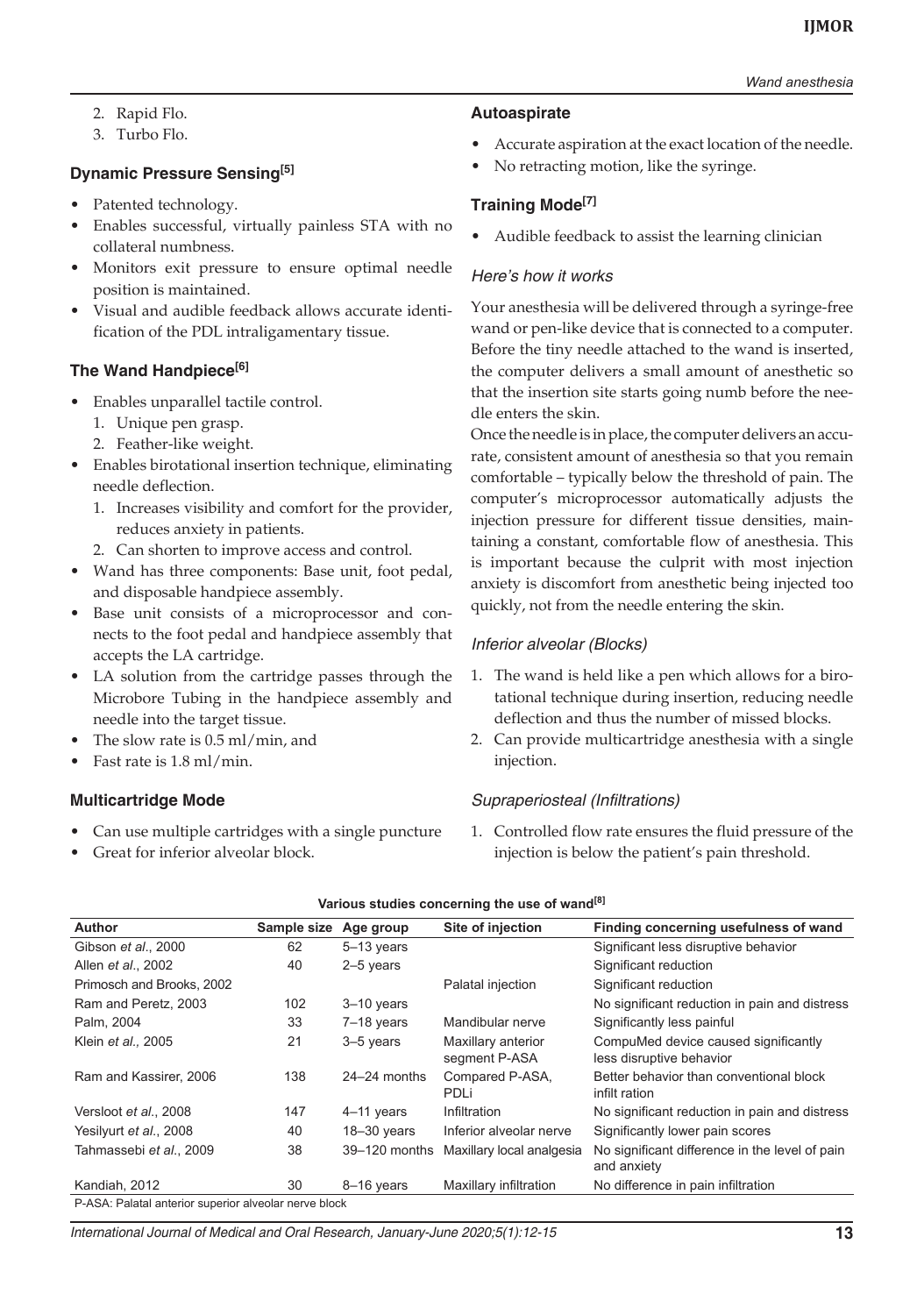### **Some Advantages of Using an Anesthesia Wand[9,10]**

- 1. One of the most important advantages is that it does not look threatening, as it eliminates the initial anxiety on seeing a syringe.
- 2. It can be used in conjunction with other conscious sedation methods (i.e., nitrous oxide) for a more comfortable treatment.
- 3. It provides painless injections for all routine dental treatments including root canals, crowns, fillings, and cleanings.
- 4. With the wand, you will receive a more consistent and comfortable injection, especially in more sensitive areas such as the front of your mouth or in your palate (roof of your mouth) where tissue is less elastic.
- 5. Due to the wand's pen-like grasp, it is easier to handle, rotate, and accurately glide the wand into precise, hard-to-reach places to deliver anesthetics.
- 6. Last but not least, many people who previously experienced a fear of injections are able to overcome their fear after the first use. This provides them with a better, less stressful dental experience.
- 7. The cross-infection control is much simpler and the resheathing becomes very effective, reducing the possibility of needlestick injury.
- 8. This wand has proved very cost-effective. It reduces dependence on sedation and general anesthesia.
- 9. This wand performs pain-free palatal infiltrations quickly.
- 10. It uses a prepuncture technique which enables orthodontic extractions with much less anxiety and makes the procedure very simple and comfortable.

### **Disadvantages of Wand Anesthesia**

- 1. More expensive than a normal injection.
- 2. Takes longer than a normal injection.
- 3. Sometimes seen as unnecessary as it produces the same result as a normal local anesthetic injection.
- 4. Difficult to find dentists who use the wand due to it being a very new technique.

Dental patients everywhere have one thing in common: Most people do not like anesthetic shots. In addition to being intimidating and painful, most patients have to endure multiple shots to numb the tooth or teeth in question – an ordeal that is almost worse than the procedure itself.

To make the process of getting dental care more comfortable, our practice has transitioned to the wand STA a system. Instead of numbing the entire area around your damaged tooth with large, intimidating syringes, the wand discreetly numbs the individual tooth dentists need to work on. The Wand STA system is also unique

because it delivers a computer-controlled flow of anesthesia rather than one large, stinging injection, creating a more comfortable numbing experience.

### **State-of-the-Art Design[11,12]**

The wand component of the STA system looks like a small pen with a cord attached to it. At the tip of this wand, there is an extremely small needle that is used to deliver the anesthesia. Since the wand looks so benign, it is perfect for patients who are nervous about shots and needles, such as children who have not had much practice with injections or adults and teens with dental phobias or anxiety.

As your dental excellence dentist works on your teeth, they can control the flow of anesthesia to keep you as comfortable as possible. The wand delivers the medicine at precisely the right rate for the tissue density of the area, offering patients the pain relief they need immediately. In fact, most patients report that injections with the Wand STA system are completely painless.

# **No Collateral Numbness[8,9]**

One of the biggest benefits of the Wand STA system is the fact that only the damaged tooth or teeth are numbed, instead of entire sections of the mouth. This makes it possible for patients to work or school immediately after appointments, without worrying about how they will look, talk, eat, or drink. The localized numbness is much easier to manage than a more widespread effect, so you can get back to your life more easily.

### **CONCLUSION**

This pain-free wand anesthesia takes dentistry to the next level. It is a computer-assisted system for LA. It is agreat help to the doctors as well as to the patients, the patients who are afraid of an injection find this technology very friendly and suitable. This technology saves so much of time and is more comfortable than the syringe. This wand has a pen-like grasp, and therefore, it is very easy to handle, rotate, and accurately deliver the anesthesia in the required area. Some dentists do not use it as it is a very new technique and they feel that it is unnecessary to use this wand as the normal local anesthesia also produces the same results, but on seeing the advantages of this wand, more and more dentists should try using it as it is a very latest pain-free technique and is very patient friendly and is giving dentistry a new boost up.

### **REFERENCES**

1. Wilson S. Non-pharmacologic issues in pain perception and control. In: Pinkham JR, Casamassimo PS, Fields HW, McTigue DJ, Novak A, editors. Pediatric Dentistry, Infancy

*International Journal of Medical and Oral Research, January-June 2020;5(1):12-15* **14**